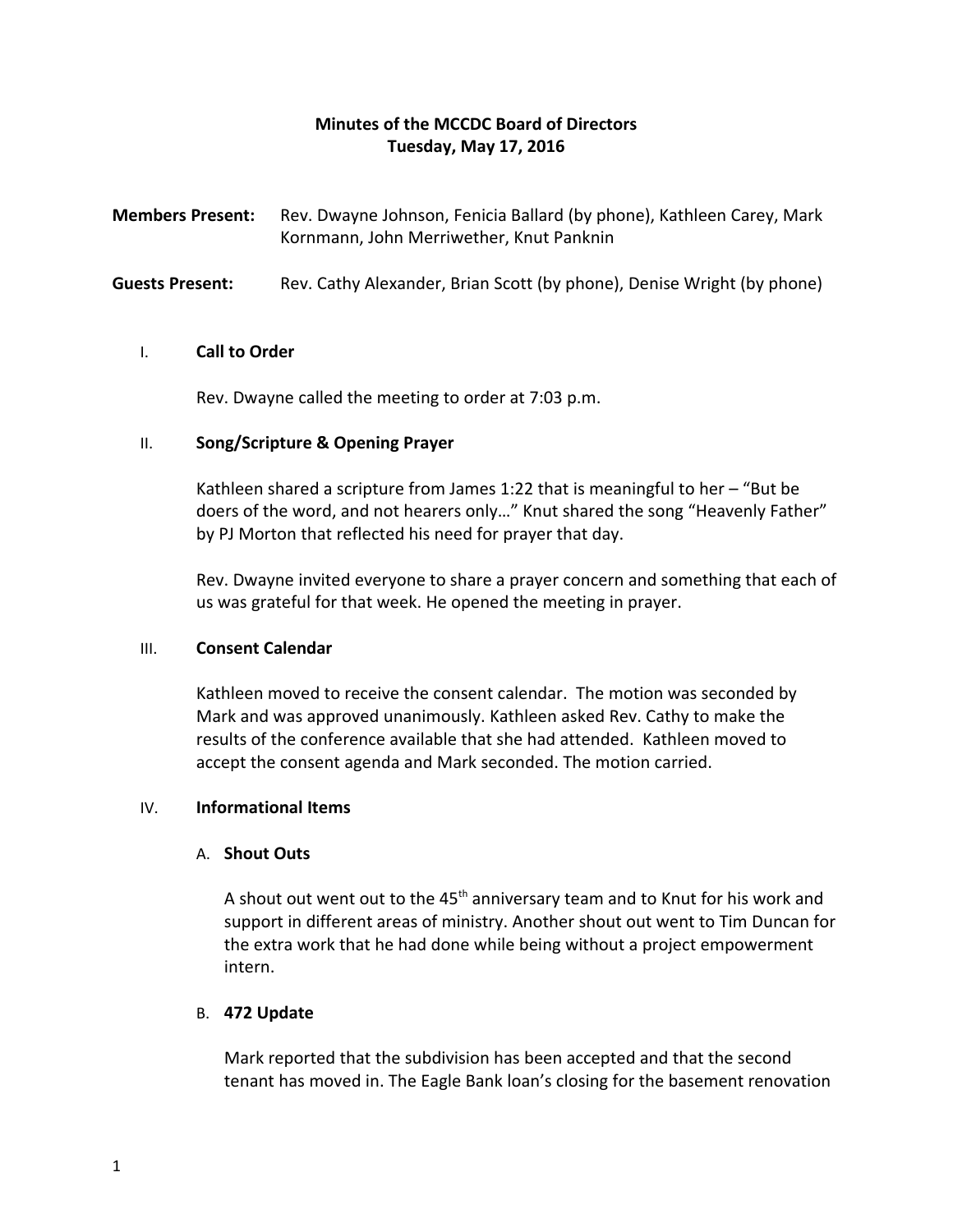(construction loan adjustment from \$250,000 to \$300,000) will be done on Friday, May 20<sup>th</sup>.

Mark said the next steps would be the inspection of the basement, as we need a window in each bedroom that is low enough to function as an escape exit. Windows cannot be higher than 44 inches from the ground. The back bedroom window placement would be a challenge due to space limitations for a well and a walk space. The inspector will be asked for ideas. The architect has been out and measured the unit already.

Kathleen asked what options we would have if the window cannot be placed. Mark said that we could either rent the basement as a one-bedroom unit with a rent loss of about \$800-\$900 as compared to a two-bedroom. Another option might be to use the extra room as a conference room. We will not start construction before all documents are in place and all issues have been resolved. The contractor said it would take him about 4-6 weeks to finish the unit.

Kathleen added that after the 472 project's completion, she will be sitting down with Mark, John and the contractor to determine what was done by the first contractor (Pinkney Construction), what needed to be redone and what documentation we have in order to potentially recoup some of the losses. Based on our contract with the first contractor, we need to go through non-binding arbitration with the American Arbitration Association first. If the first contractor does not cooperate, she would not be able to make her claim in the arbitration process. If either of the parties challenges the results of the arbitration, a lawsuit could be filed. However, successful arbitration would still be faster than a lawsuit.

#### C. **Trustees**

The Trustees did not meet but Cathy gave an update on the gate. The Food Bank agreed to pay Bini's Ironwork to do the gate repair. Bini's is the company that the Trustees had recommended using. The Food Bank cut a check for 50% of the expected costs and sent it to Bini's. Once it has arrived, Bini's will start the work.

# D. **Treasurer's Report**

John presented P&L reports for January through May 12, 2016. The combined P&L showed a negative of \$16,156. The May 12 statement showed a positive for the month of \$13,606, which did not account for payroll in May yet. However, even after payroll we will have a net positive.

John had met with Tim Hassett to talk about setting up the Finance Committee again. Tim offered ideas for revising the 2016 budget if the Board wanted to take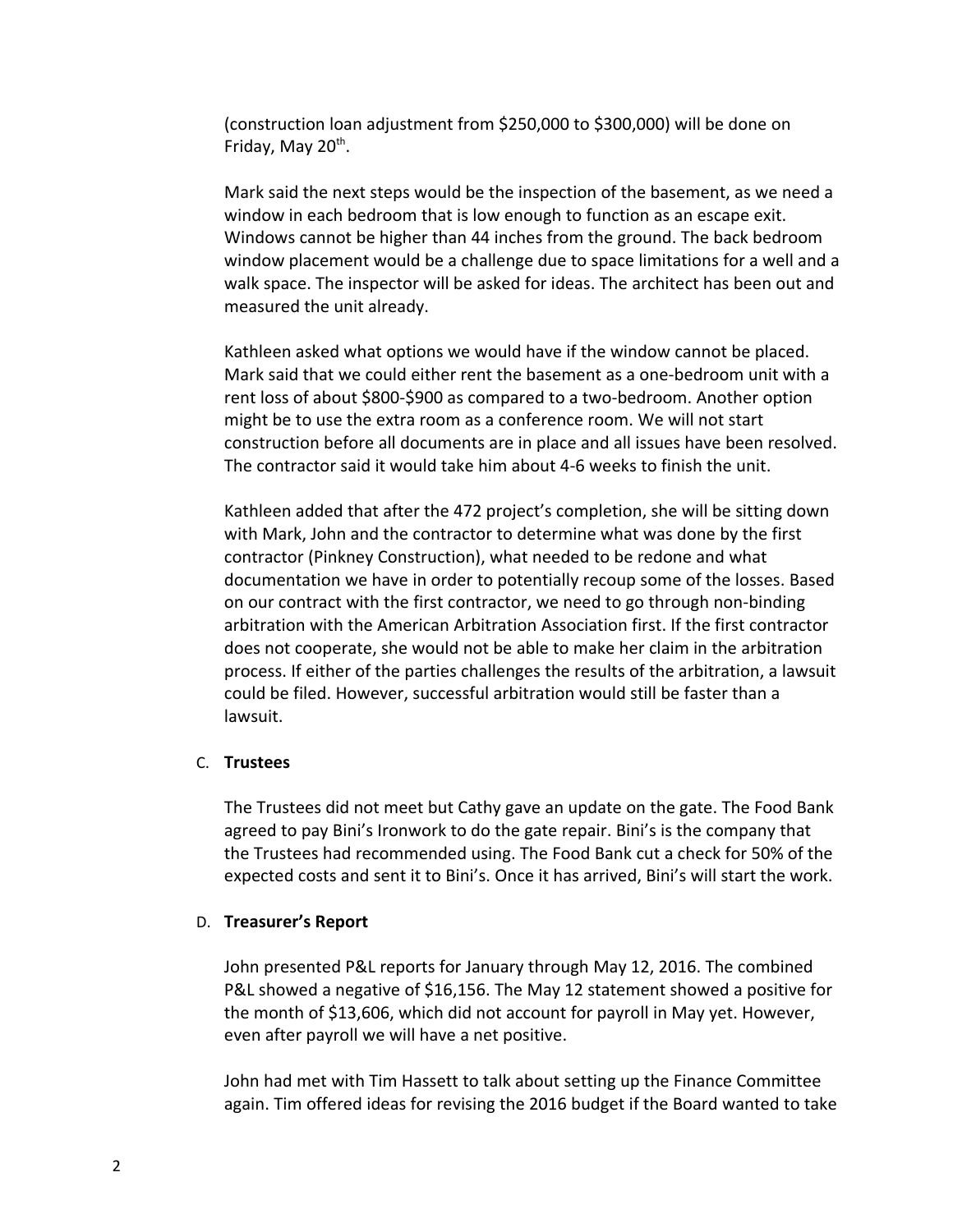that route. It would offer greater transparency and tighter financial reporting. The downside would be the time frame, given that the new budget process needs to start soon. John also suggested changing the financial reporting in the bulletin, given that many in the congregation had asked for that during the listening posts. One idea would be to show revenue and expenses in a timely manner as opposed to stewardship and budget.

Dwayne advocated for revising the budget if it was doable. He would like to have transparency on the financial reporting for the congregation but would like to avoid a "roller coaster" approach that might lead to confusion. We should not just focus on numbers either. One idea would be to show income to expenses as John had suggested and to include the checking account balance once a month.

Kathleen wanted to know what John's proposal would look like exactly. She also suggested additional names for the Finance Committee (Tammy Orebaugh, Phil Helbling). Mark suggested tapping into the knowledge of Henry Thaggert. John said that the updated financial reporting would be a condensed version of Lance's financial statement for each week with actual revenue to expenses. Cathy also advocated for real time revenue to expenses reporting in the bulletin, as we are doing a weekly and monthly budget review anyway.

# E. **45th Anniversary**

Knut presented an update on MCCDC's 45<sup>th</sup> Anniversary events.

The Gala on May 21<sup>st</sup> is sold out. In order to accommodate additional demand for tickets, two more tables of 10 (20 more seats) have been added. The Committee made sure that every congregant who wants to come to the Gala has an opportunity to do so. Many congregants stepped up and financed additional tickets that the Committee was able to give to congregants who were not able to pay full price. Some congregants with reduced or complimentary tickets will volunteer for the Gala event.

As of now, the Committee has generated about \$14,800 with fundraisers and ticket sales. The silent auction is expected to generate a minimum of \$4,000. The remaining balance of \$17,123 was paid to the Press Club today and we should be at least break even when all is done. A big thank you to Kathleen for doing the live auctioning of the cruise. The Gala promises to be a fun event with some additional surprises.

Mark added that there would be two additional pieces of art for the auction. Cathy said that The Blade did an interview with Rev. Dwayne and her and that it should be out in the next few days.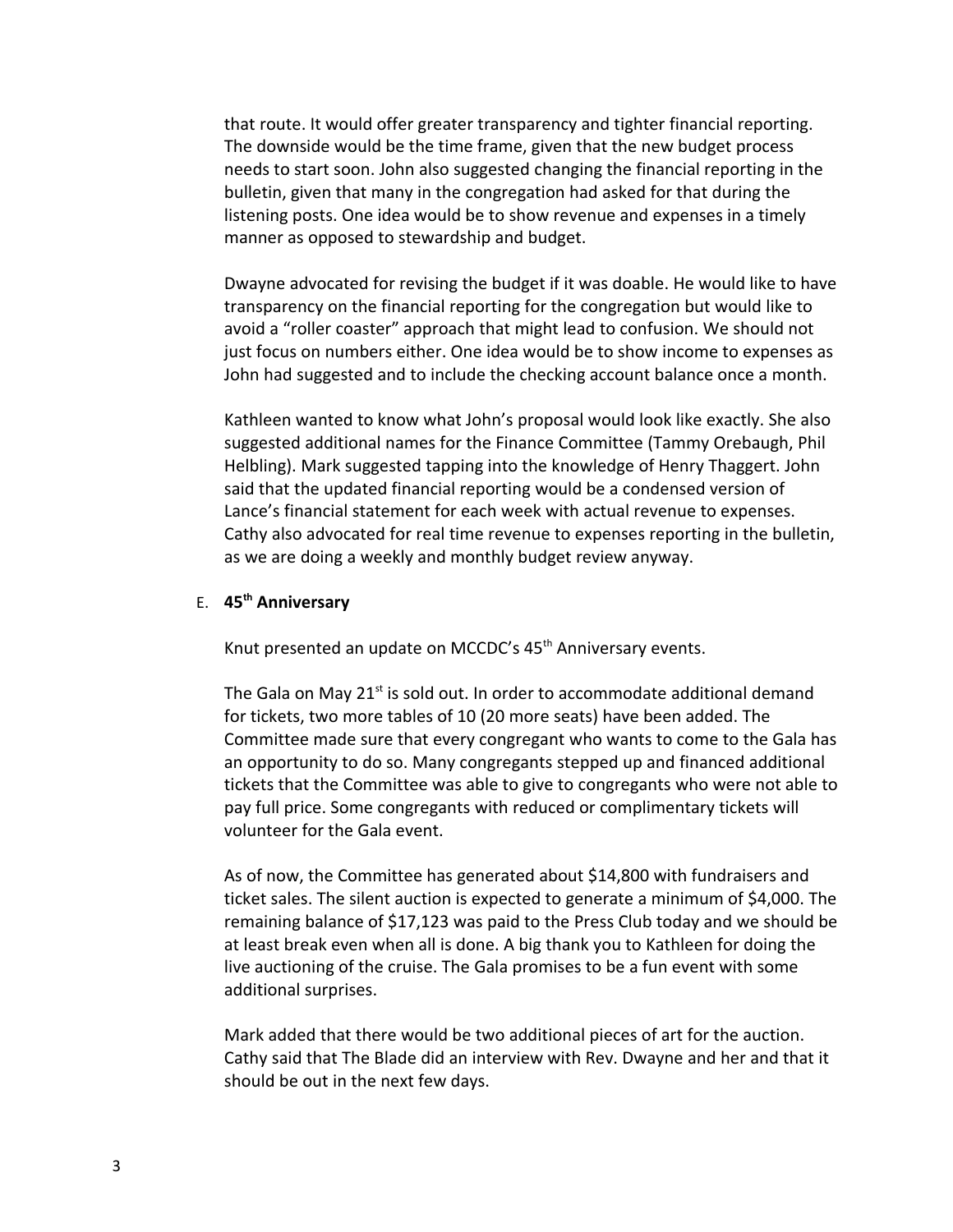#### F. **Action Items from Listening Posts**

Rev. Dwayne started with a special thank you to Mark, Johanna, Lance, and Cathy for preparing the listening posts with the congregation. The meetings provided a good atmosphere.

One title for a campaign that came to mind was "change matters" – financially and spiritually. We cannot do all things that have been suggested but all things can be on the table. For implementation, we need strong support and leadership from the congregation.

One consensus idea that emerged from the posts was a revival in the fall. Dwayne will create a working team on that.

Mark advocated for a quick follow up with short-term actions as suggested by the congregation and a long-term engagement piece with a sign-up for members of the congregation. Short-term action items that can be implemented immediately are clear financial reporting and communication, a potential  $2^{nd}$ offering for a reserve fund, a church asset review by a financial advisor (Henry Thaggert had offered paying for that) with a clearly communicated timeline and target date, and increased church facility usage advertisement.

Kathleen supported the church asset review idea and also the idea to place business ads in the weekly bulletin as a way to cut costs and get income from outside the congregation. John favored a quarterly business directory, as the ads would take away from the spiritual aspect of the bulletin.

Knut will follow up with a list of action items on short-term ideas.

# G. **Bylaws Committee**

The Board discussed activating the Bylaws Committee for changes that have been suggested by the congregation and to clean up inconsistencies. Knut will be the Board representative on the Committee and will start assembling a team of three.

# V. **Discussion/Voting Items**

# A. **Endorsement Wendy Hamilton**

Rev. Dwayne would like to endorse Wendy Hamilton to attend the MCC RevM program as a first step in the process of becoming MCC clergy. Kathleen shared her experiences with Wendy and her ministry around adult Sunday school.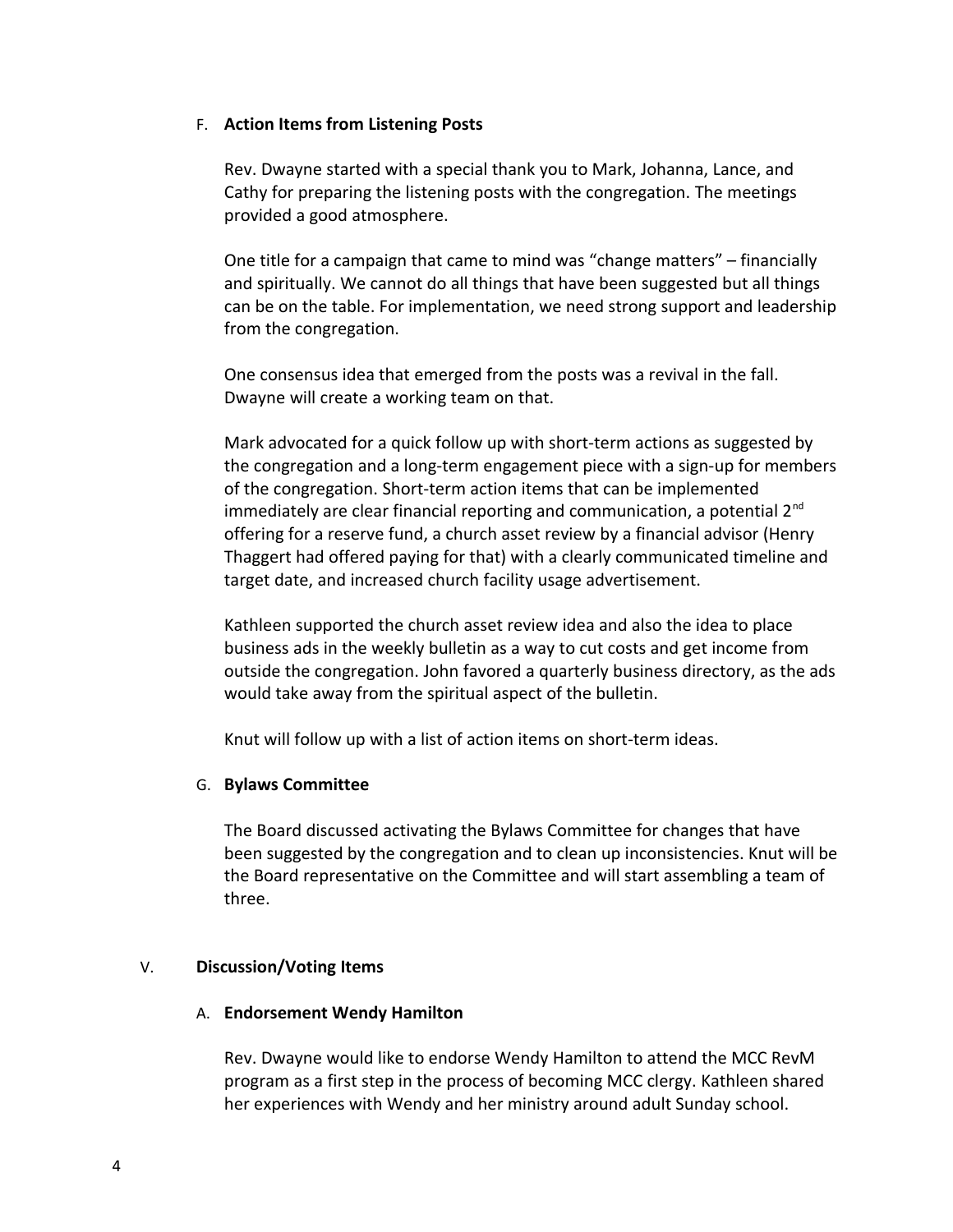Wendy is a very focused, inspiring and inspired leader with a lot of patience. Kathleen moved to endorse Wendy Hamilton to attend the RevM program offered by the MCC Office of Formation and Leadership Development. Mark seconded the motion, which was approved unanimously.

#### B. **Ministry Fundraising Applications**

Cathy presented a fundraising application from the Older Adult Ministry (OAM) for their annual Atlantic City Casino Bus Trip on September 17, 2016. The tickets would cost \$50 each, and the fundraiser is expected to generate \$500-600 for the OAM line item. No funding by the church will be required.

Kathleen asked whether the bus was rented through the church, which Cathy confirmed. The Clerk will sign the contract.

Kathleen moved to approve the fundraiser and Knut seconded. The motion carried unanimously.

John presented a second fundraising application from the Young Adult Ministry (YAMs) for a cookout and open house on Saturday, June  $18<sup>th</sup>$ . The event will take place in the church's parking lot and is designed to engage the neighborhood and community. The cookout items will be self-funded by the YAMs and by donations from volunteers. YAM's would charge \$5 per plate for food and will advertise in local businesses and at Pride events. For the open house part, YAMs would offer guided tours through the church. Knut asked to inform the neighbors at 472 prior to the event.

Kathleen moved to approve the fundraiser and Knut seconded. The motion carried unanimously.

# C. **Congregational Forum and Meeting**

Rev. Dwayne proposed holding a Congregational Forum and Meeting in the summer. The proposed forum would be on Sunday, June  $19<sup>th</sup>$  and Wednesday, June 22 for questions and information regarding General Conference. It would also serve as a discussion opportunity for the congregation around the new guiding statements for MCCDC. The Congregational Meeting would follow on July 17 and would be held to approve the new guiding documents. The June  $19<sup>th</sup>$ meeting would coincide with Father's Day but due to the church calendar prior to General Conference, there was no other Sunday possible.

Mark suggested offering only one date for the forum (June 19<sup>th</sup>). The listening posts showed that the second date was used by a very small number of congregants.